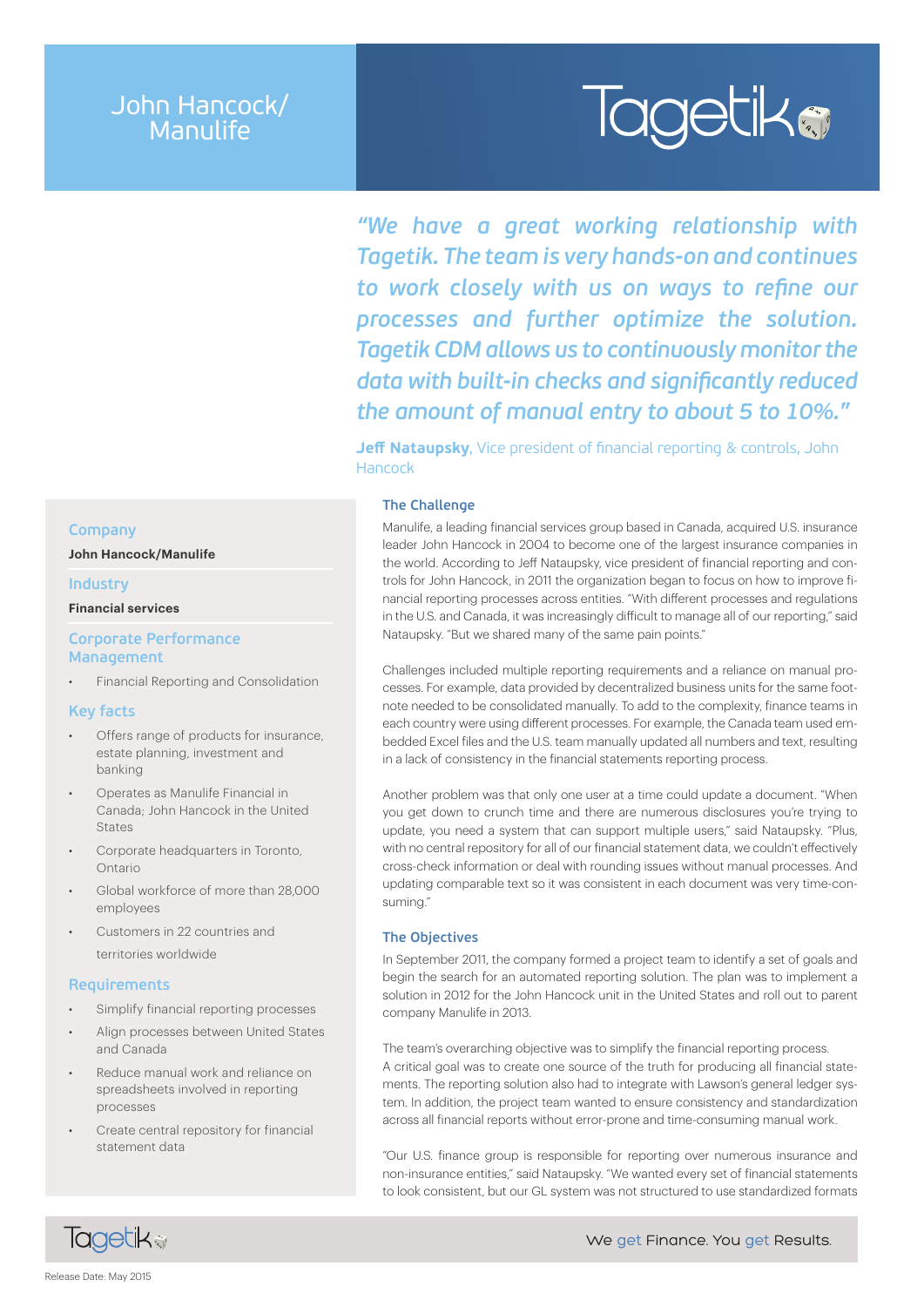# John Hancock/ Manulife

# **Tagetika**

Allow for multiple users to update documents simultaneously

### **Results**

- One source of truth for reporting and disclosure
- Significant reduction in manual processes (only 5-10% manual data entry now needed)
- Streamlined data collection from multiple business areas
- Standardized quarterly reporting for audit committee and board of directors
- Faster reporting
- Improved management review process
- Consistency across financial statements

*"We wanted to quickly take advantage of using all Tagetik CDM functionality that we could. Within six months, we had trained staff, created all requirements and started generating financial statements."*

## **Jeff Nataupsky**

Vice president of financial reporting & controls, John Hancock

given the various accounting bases and reporting requirements. We needed to step back and look at our reporting and disclosure process and find a way to streamline and bring standardization and consistency across the organization."

The project team identified five CPM software providers based on research and ratings from Gartner. Over the rest of the year, the team attended vendor webinars and invited two vendors to present onsite demonstrations of their products. In January 2012, the company selected Tagetik's Collaborative Disclosure Management (CDM) solution. According to Nataupsky, the decision was based on the advanced functionality of the software as well as Tagetik's willingness to be a valued and trusted business partner.

## **The Solution**

In March 2012, the team documented and reviewed business requirements and implemented Tagetik CDM in a test environment. Next, the team began testing, building reports and training. The company also established a working group of super users, including IT and financial reporting personnel.

In May 2012, Tagetik CDM software was officially implemented. Leveraging the existing Lawson general ledger system and Essbase database management system, the team created a second data mart so that all financial information could be uploaded into a central repository. Over the following months the project team focused on generating nine reports, which included multiple sets of audited U.S. GAAP statements (two of which are filed with the SEC), audited statutory reports which are filed with insurance regulators and National Association of Insurance Commissioner (NAIC), and unaudited footnotes included in regulatory filings with insurance regulators and NAIC.

"We set pretty ambitious goals to get all nine of these reports up and running, but we wanted to quickly take advantage of using all Tagetik CDM functionality that we could," said Nataupsky. "Within six months, we had trained staff, created all requirements and started generating financial statements."

In early 2013, the organization began using Tagetik CDM for additional John Hancock reports, including multiple sets of management discussion and analysis (MD&A) required by the NAIC and insurance regulators as well as internal quarterly management reporting for the audit committees and board of directors. By the end of 2013, 96 people at John Hancock were accessing the Tagetik software and the finance team was producing reports involving three different basis of accounting methods and 15 legal entities.

In addition, Manulife began using Tagetik CDM to produce its annual and quarterly interim financial statements. By early 2014, Manulife was also using Tagetik CDM for the MD&A in its quarterly reports to shareholders and for its press releases.

### **Benefits**

Today, John Hancock/Manulife has a central repository for all financial reporting information. "The data collection process is much simpler," said Nataupsky. "We have a more controlled environment where users know exactly where to go. Tagetik CDM also allows us to continuously monitor the data with built-in checks to make sure it balances before we upload anything from the general ledger."

In addition, use of Tagetik CDM has eliminated most of the manual work previously required. For example, users can pull general ledger information directly into financial statements and footnotes. "We used to type every single number into all of our state-